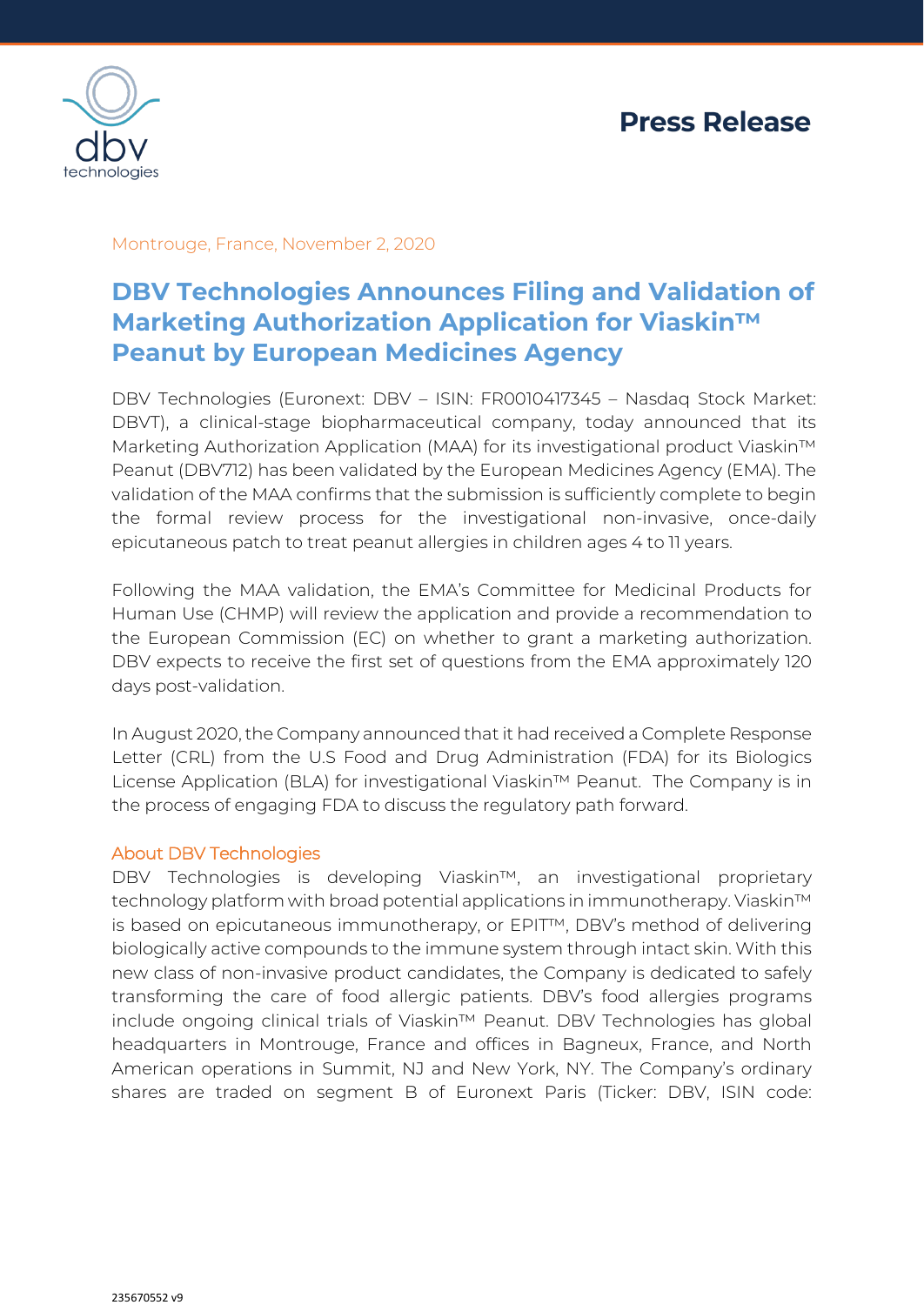

FR0010417345) and the Company's ADSs (each representing one-half of one ordinary share) are traded on the Nasdaq Global Select Market (Ticker: DBVT).

#### Forward Looking Statements

This press release may contain forward-looking statements and estimates, including statements regarding the therapeutic potential of Viaskin™ Peanut as a treatment for peanut-allergic children; anticipated regulatory interactions and procedures, including the expected timing of receipt of initial questions from EMA and the Company's planned interactions with the FDA regarding investigational Viaskin™ Peanut; the implementation and impact of cost-reduction measures to be undertaken by the Company; and the advancement of the Company's clinical development and regulatory review of investigational Viaskin™ Peanut. These forward-looking statements and estimates are not promises or guarantees and involve substantial risks and uncertainties. At this stage, the products of the Company have not been authorized for sale in any country. Among the factors that could cause actual results to differ materially from those described or projected herein include uncertainties associated generally with research and development, clinical trials and related regulatory reviews and approvals, including the impact of the COVID-19 pandemic, and the Company's ability to successfully execute on its restructuring plans. Furthermore, the timing of any action by any regulatory entity and possible regulatory paths forward with FDA cannot be guaranteed, particularly in light of the COVID-19 pandemic. A further list and description of these risks, uncertainties and other risks can be found in the Company's regulatory filings with the French Autorité des Marchés Financiers, the Company's Securities and Exchange Commission filings and reports, including in the Company's Annual Report on Form 20-F for the year ended December 31, 2019, and future filings and reports by the Company. Existing and prospective investors are cautioned not to place undue reliance on these forward-looking statements and estimates, which speak only as of the date hereof. Other than as required by applicable law, DBV Technologies undertakes no obligation to update or revise the information contained in this Press Release.

#### Investor Relations Contact Anne Pollak

+ 1 (857) 529-2363 [anne.pollak@dbv-technologies.com](mailto:anne.pollak@dbv-technologies.com)